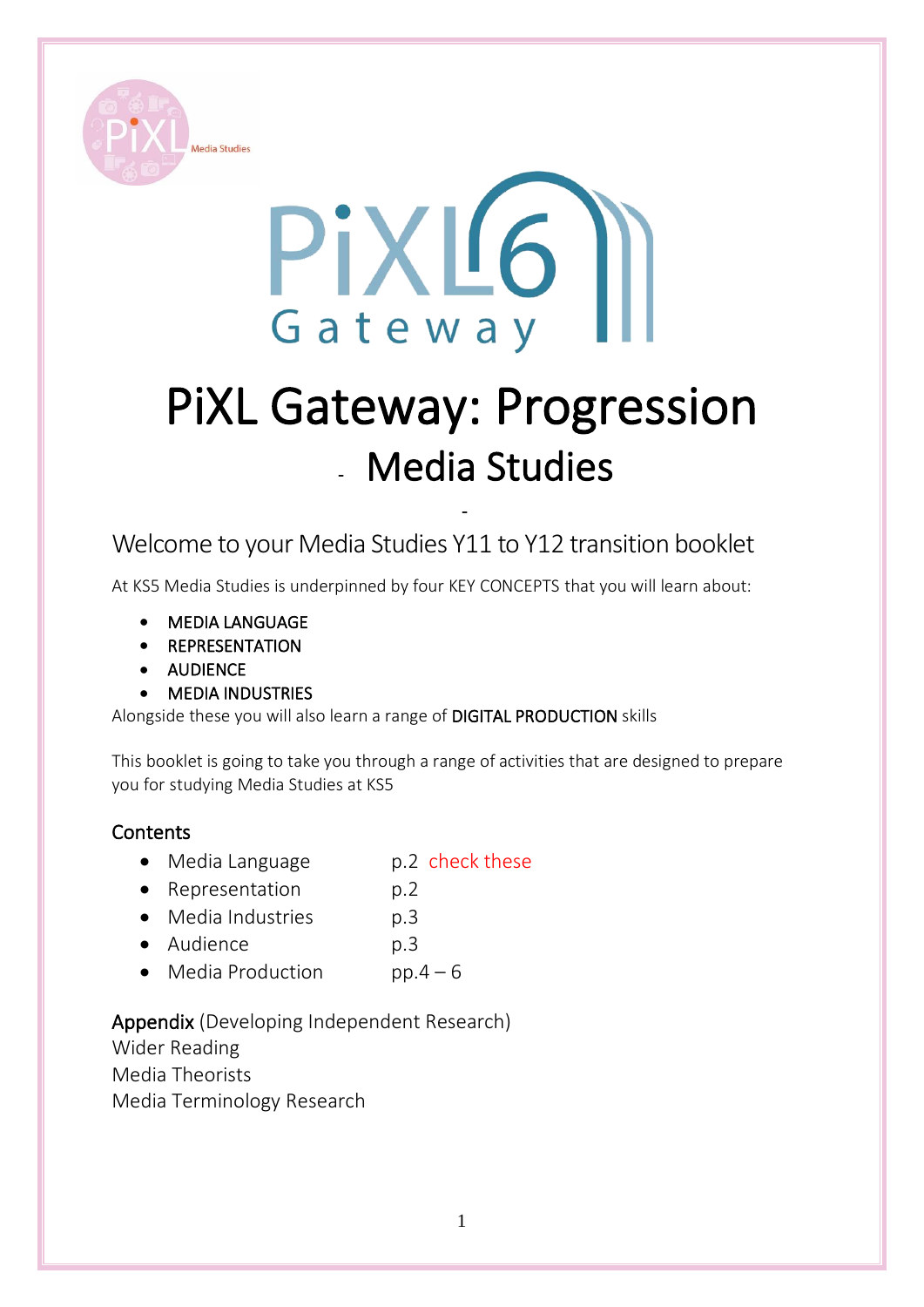# Media Language

Media language refers to how media products communicate with an audience. This is mainly done through the use of visual language. You will find that media texts communicate meaning through the use of signs and symbols.

Terminology Task- Write your own definitions of these key media language terms:

- Denotation
- Connotation
- Representation
- Symbolic codes
- Target audience

## Textual Analysis

the following:



Preferred reading

- Polysemy
- Encoding
- Decoding
- Anchorage

#### In order to  $\overline{CONSUB}$  understand how MEDIA LANGUAGE works you are going  $\begin{pmatrix} 0 & 0 \\ 0 & 1 \end{pmatrix}$  to practise analysing two different print adverts and explain  $\mathcal{L}$   $\mathcal{L}$   $\mathcal{L}$   $\mathcal{L}$  how meaning is created within them. You should find one  $\overline{\mathbb{R}}$  advert that represents women in a positive way and one and  $\mathbb{Z}$  advert that represents them in a negative way. For **Exercise 20** For the adverts you should explain

- 1. What is the target audience for the text? How do you know this?
- 2. What assumptions about the audience and their values/beliefs are implied within the text?
- 3. How might different audiences respond to this text in different ways?

4. How have technical codes, such as camera shots and angles, and symbolic codes such as body language and facial expressions, been used to position the audience?

6. Are there different readings of this text (polysemy)? What is the preferred reading?

7. Why have the producers used media language to construct this representation of gender?

# Representation

Representation refers to how the media portrays events, issues, individuals and social groups. Many theorists such as Stuart Hall and David Gauntlett have explored the notion that the media do not actually reflect the world, but they shape it through their representations.

Task: Watch this short film from the YouTube channel 'The School of Life'. [https://www.youtube.com/watch?time\\_continue=8&v=NwPdAZPnk7k](https://www.youtube.com/watch?time_continue=8&v=NwPdAZPnk7k)

## Q. Do you think the media offer audiences a window on the world?

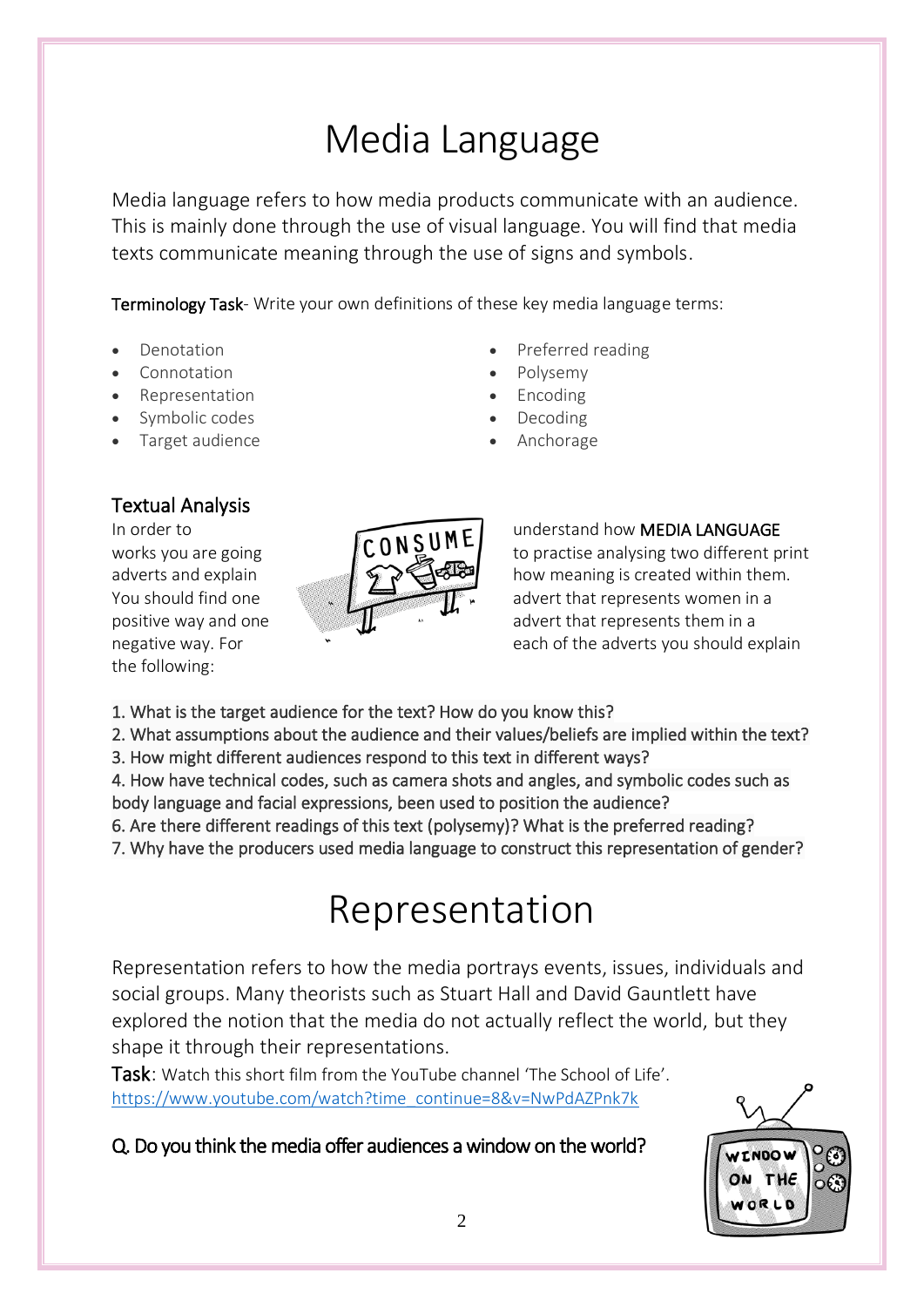Produce a Prezi presentation that explores the question above, You should include examples from media texts to support your points.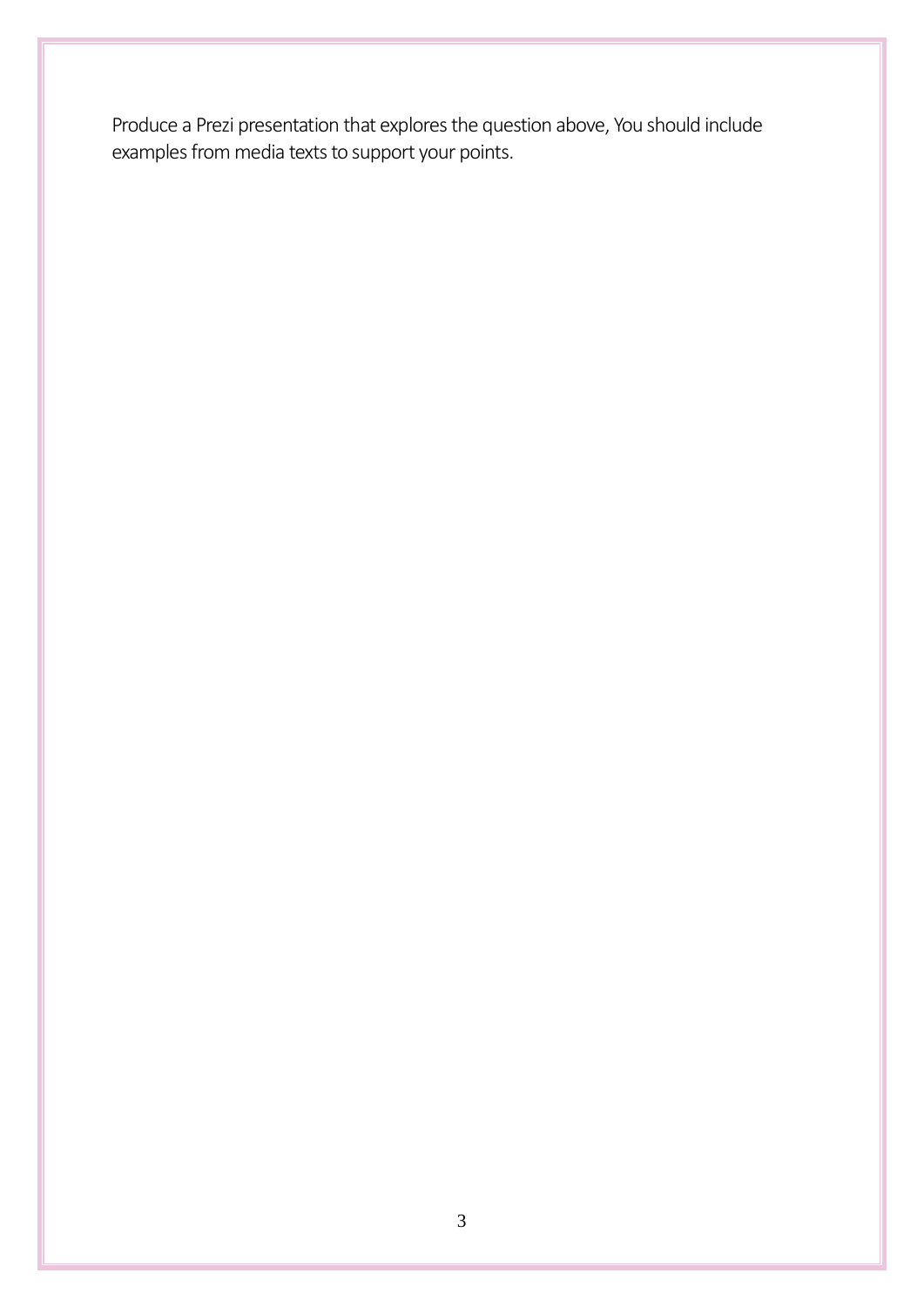# Media Industries

Media industries refer to the business aspect of the media. As media students you will be exploring how different media industries produce, distribute and market their products.



Researching key terms - Research the meaning of these key terms. You should write your own definitions (make sure you understand what you are writing):

- Conglomerate
- Oligopoly
- Regulation
- Synergy
- **Convergence**
- Mainstream
- Independent
- Ideology
- Hegemony
- **Democracy**

Mainstream media products are often produced by big global conglomerates that have a large amount of power within the industry.

Watch this documentary about press ownership: <https://www.youtube.com/watch?v=2FnbbgUIO4w>

Task: Carry out a case study research task into Rupert Murdoch's NEWS CORP. As part of this you should produce a mind-map illustrating all of the companies they own across different media forms. Write your findings up as a teaching resource that could be used with GCSE students studying Media Ownership.

# Audience

What would be the point of any media text if there was no audience to consume it? Within Media Studies 'audience' refers to how different forms of media target, reach and address audiences. We also explore how to group people into audiences and how these groups respond differently to different media texts.

One way of grouping audiences together is by looking at their PSYCHOGRAPHIC profile. Watch this video<https://www.youtube.com/watch?v=xhby7s9OJv0> and then carry out your own research into psychographic groupings.

Task: Produce an INFOGRAPHIC explaining the seven different psychographic groups. For each group you should include a description of their members' personalities, examples of media texts they would choose to consume and why they would choose these texts.

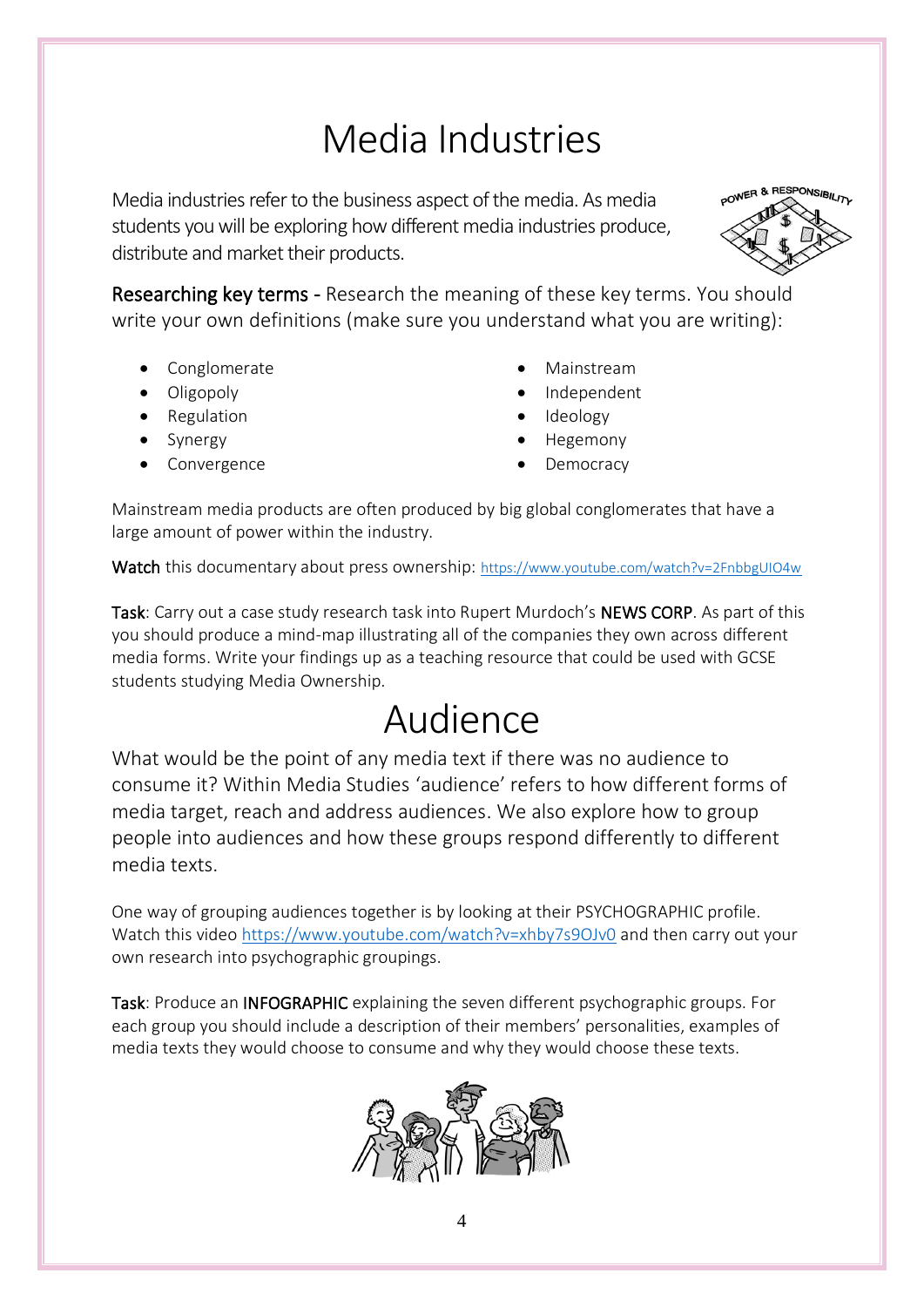# Media Production

The new specifications at A-Level are split between examined work and NEA (non-examined assessment) coursework. This typically accounts for one third of your final A Level grade.

# Developing your digital production skills

In order to prepare for this section of the course you should work on developing your own production skills over the summer. Choose one (or both if you are feeling ambitious) of these production briefs:

## Brief 1: Magazine Production

Design and create the front page, contents page and a double page spread for a new lifestyle magazine aimed at a fashion conscious 18-25 AB demographic audience. You can choose whether this would be a mainstream or independent magazine, but whichever you choose it should clearly follow the conventions of the medium within that field. You should think carefully about the following aspects:

- The NAME what is the brand name? What are the connotations of this name? How does it appeal to the target audience? What does it suggest about the magazine?
- USP (unique selling point) what is the USP of your magazine brand? What gap in the market does it fill? What does it offer the audience that is different to other current magazines?
- AUDIENCE how are you going to appeal to the target audience?
- What USES and GRATIFICATIONS does the magazine offer the audience?
- CONTENT what issues are explored within the magazine? How are the contents organised into different sections in the contents page?
- AESTHETIC STYLE what colour palettes and typeface have you chosen to represent the brand and appeal to the target audience? What main image have you chosen for the cover page to grab the audience's attention and communicate the genre of the magazine?

## Brief 2: Music Video Production

Shoot and edit the first minute of a music video for any song of your choice. Your video can either be a narrative video, performance based or a mix of both. Whichever genre you choose to work in, you must remember to clearly encode genre signifiers throughout the footage. You should also think carefully about the following aspects:

- CAMERA SHOTS, ANGLES and MOVEMENTS how do these engage the audience and work with the genre of music? Remember the camera needs to keep moving to keep the audience interested.
- MISE-EN-SCENE how have you included props, locations and settings to engage the audience and communicate the genre?
- What USES and GRATIFICATIONS does the music video offer the audience? Why would they enjoy watching this?
- How have you constructed a **STAR PERSONA** in the music video?
- Have you thought carefully about LIP SYNCING and matching the visuals and music?



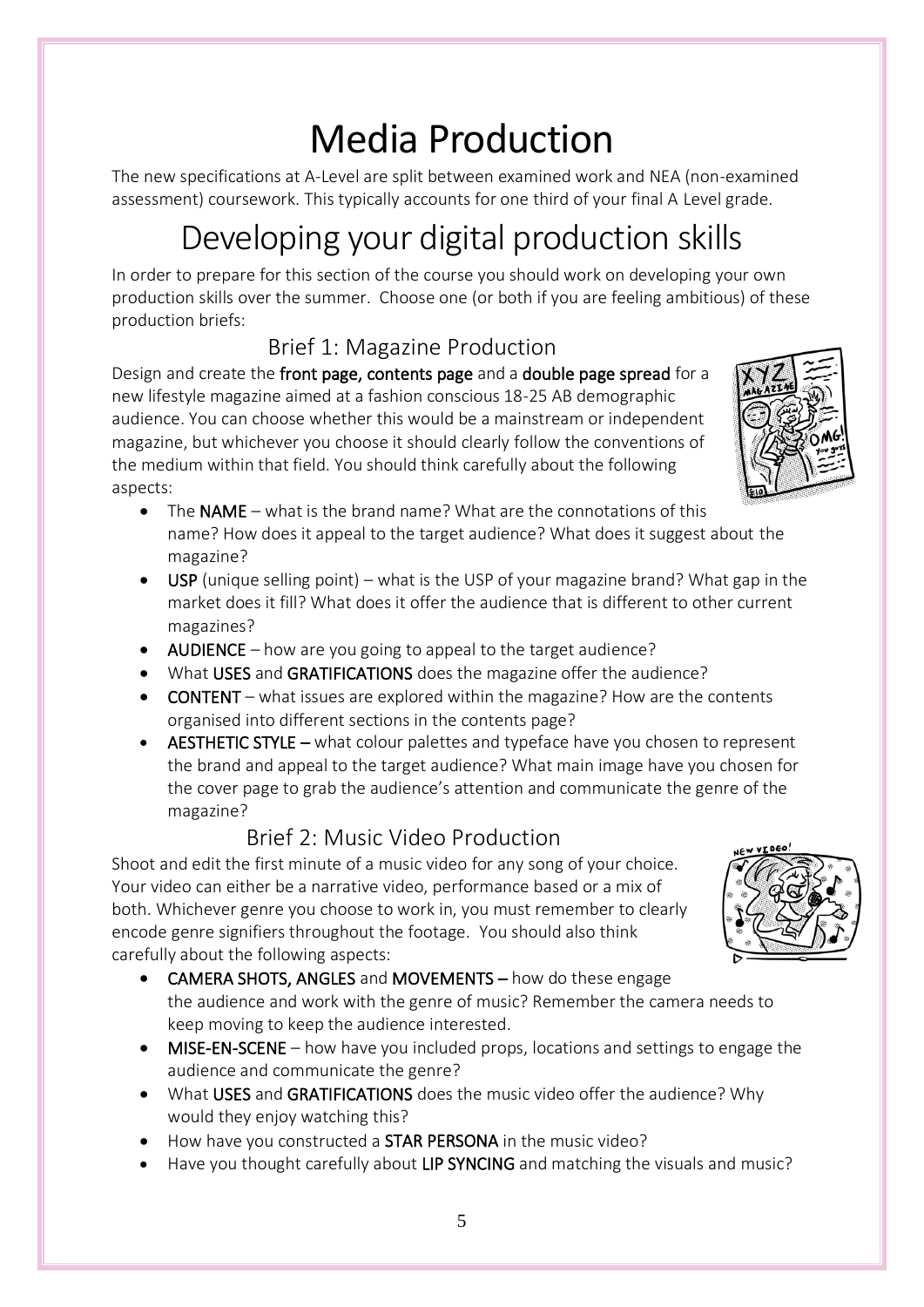## Developing your Digital Technology Skills

A large part of the media world involves embracing digital technologies. Developments in technologies and advancements of Web 2.0 means audiences are now becoming producers of their own media products, from shooting and uploading their own films on YouTube, to designing and maintaining their own blogs.

As a confident media producer, you should use the summer holidays to familiarise yourself with the technologies listed below, and have some fun producing your own.

- 1. Blogging Create your own blog to record your summer adventures [www.blogger.com](http://www.blogger.com/)
- 2. Graphic Design Create your own graphic design products and videos using Adobe Spark

<https://spark.adobe.com/home>

- 3. Sharing and distributing your own content Create your own YouTube channel to upload your own videos, and then share with friends and family [https://www.youtube.com](https://www.youtube.com/)
- 4. Website creation Create your own website <https://www.wix.com/>

# TED Talks



Here is a list of links to TED talks that are connected to the concepts explored within Media Studies:

[https://www.ted.com/talks/alisa\\_miller\\_shares\\_the\\_news\\_about\\_the\\_news](https://www.ted.com/talks/alisa_miller_shares_the_news_about_the_news) [https://www.ted.com/talks/johanna\\_blakley\\_social\\_media\\_and\\_the\\_end\\_of\\_gender](https://www.ted.com/talks/johanna_blakley_social_media_and_the_end_of_gender) https://www.ted.com/talks/david\_puttnam\_what\_happens\_when\_the\_media\_s\_priority\_is [profit](https://www.ted.com/talks/david_puttnam_what_happens_when_the_media_s_priority_is_profit)

#### TED Talks Playlist

[https://www.ted.com/playlists/21/media\\_with\\_meaning](https://www.ted.com/playlists/21/media_with_meaning) You should watch the videos above and think about the key points raised in each one.

Analytical Task: Write a blurb explaining what each talk is about, and then add your thoughts on this talk.

Creative Task: Produce your own style TED talk exploring one of the key Media concepts (outlined in this booklet) that interests you. If you don't want to film yourself you could do it as a 'Draw my Life' style video. You could use a website such as [www.powtoon.com](http://www.powtoon.com/) to help you produce this.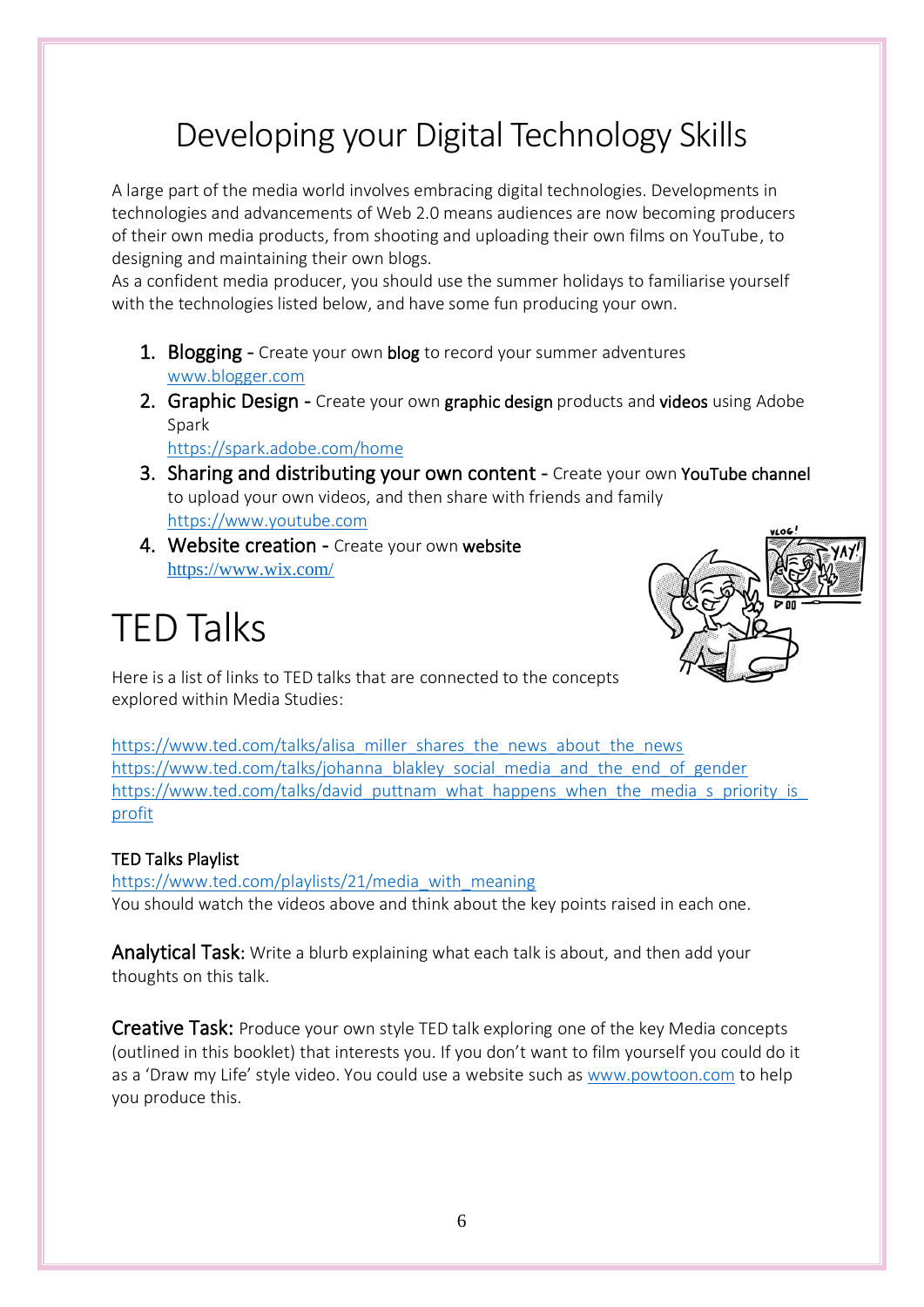# APPENDIX

## (Developing Independent Study)

Wider Reading

Media Theory

Researching Media Technical Codes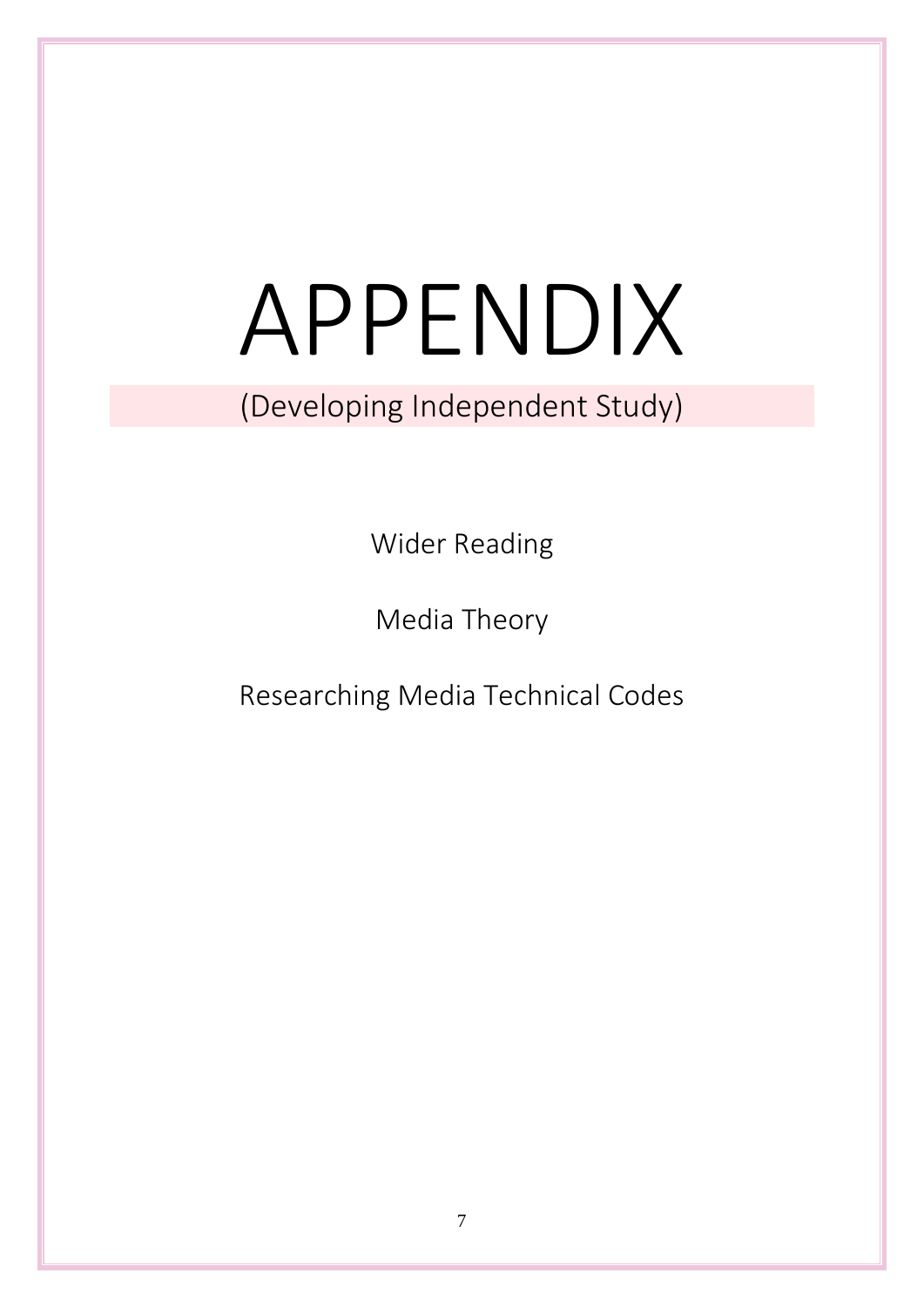# Wider Reading

As sixth form students it is essential that you develop your independent learning skills and carry out wider reading around your subject.

Here is a list of books and websites which will help you prepare for the theoretical aspect of the Media Studies course.

## **Books**

Media, Gender and Identity by David Gauntlett

Feminism is for Everybody by bell hooks

Feminist Media Studies by Liesbet van Zoonen

Gender Trouble by Judith Butler

After Empire by Paul Gilroy

There Ain't No Black In The Union Jack Paul Gilroy

Media Regulation by Lunt and Livingstone

Here Comes Everybody by Clay Shirky

Cognitive Surplus: Creativity and Generosity in a Connected Age by Clay Shirky

Representation: Cultural Representations and Signifying Practices Edited by Stuart Hall

Power without Responsibility: Press, Broadcasting and the Internet in Britain by James Curran

The Cultural Industries by David Hesmondhalgh

Convergence Culture: Where Old and New Media Collide by Henry Jenkins

## Websites

The Media Guardian[: https://www.theguardian.com/uk/media](https://www.theguardian.com/uk/media)

EMC's Media Magazine: <https://www.englishandmedia.co.uk/media-magazine> (well worth subscribing to)

British Film Institute:<http://www.bfi.org.uk/>

University Guide to Media courses: [https://www.topuniversities.com/courses/communication-media](https://www.topuniversities.com/courses/communication-media-studies/guide)[studies/guide](https://www.topuniversities.com/courses/communication-media-studies/guide)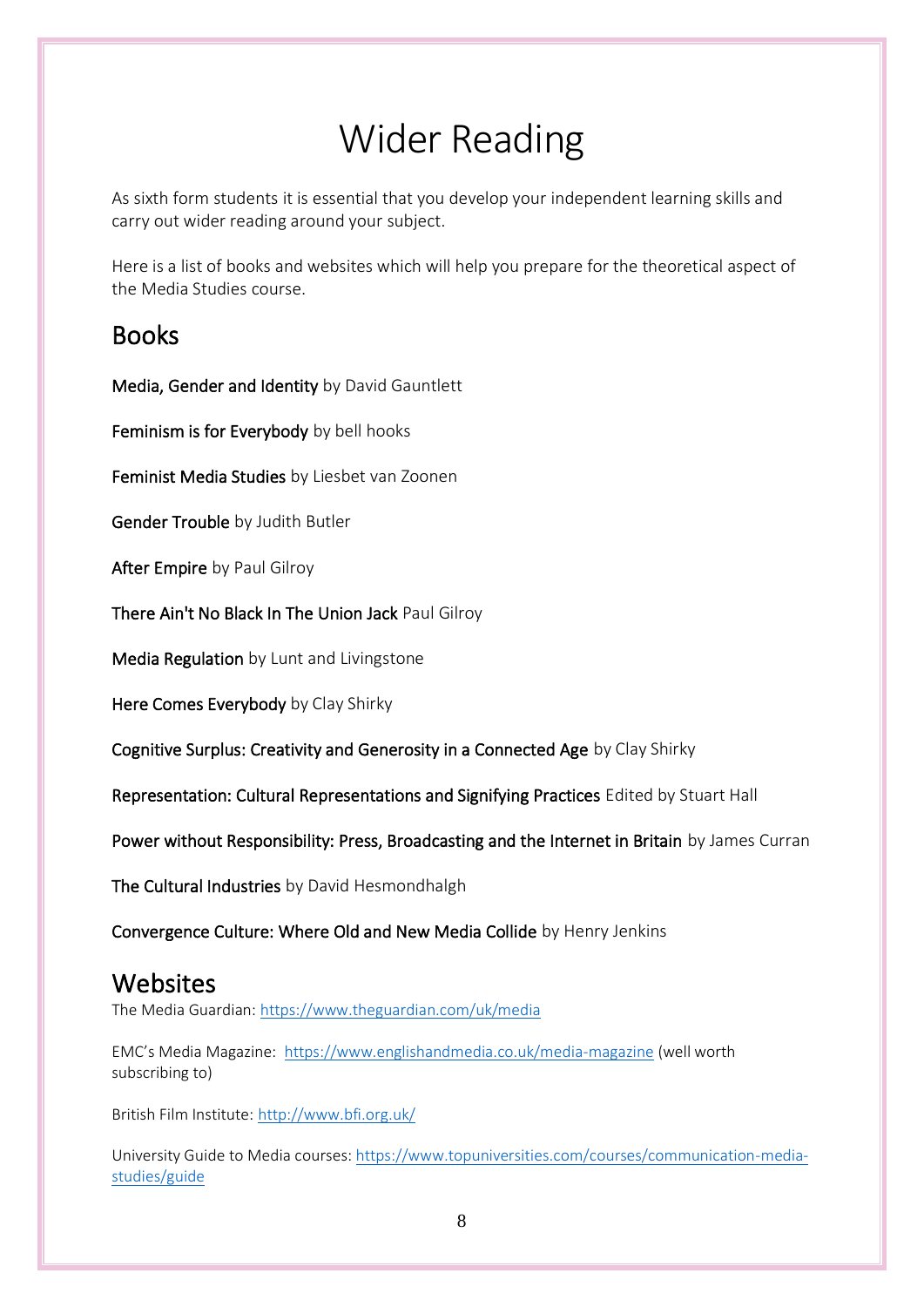# Media Theorists

During the Media Studies course you will encounter many media theorists that have studied various areas of the media. In order to give you a head start you should research as many of these theorists as possible and produce a document that outlines their key theories linked with each of the concepts below:

# Media Language

Semiology – Roland Barthes Narratology – Todorov Genre Theory –Steve Neale Structuralism – Claude Levi-Strauss Postmodernism – Baudrillard

# Media Representations

Theories of Representation – Stuart Hall Theories of Identity – David Gauntlett Feminist Theory – Van Zoonen Feminist Theory – bell hooks Theories of Gender Performativity – Butler Theories Around Ethnicity, and Post-Colonial Theory – Gilroy

# Media Industries

Power and Media Industries – James Curran and Jean Seaton Regulation – Livingstone and Lunt Cultural Industries – Hesmondhalgh

# Media Audiences

Media Effects – Bandura Cultivation Theory – George Gerbner Reception Theory – Stuart Hall Fandom – Henry Jenkins 'End of Audience' Theories – Clay Shirky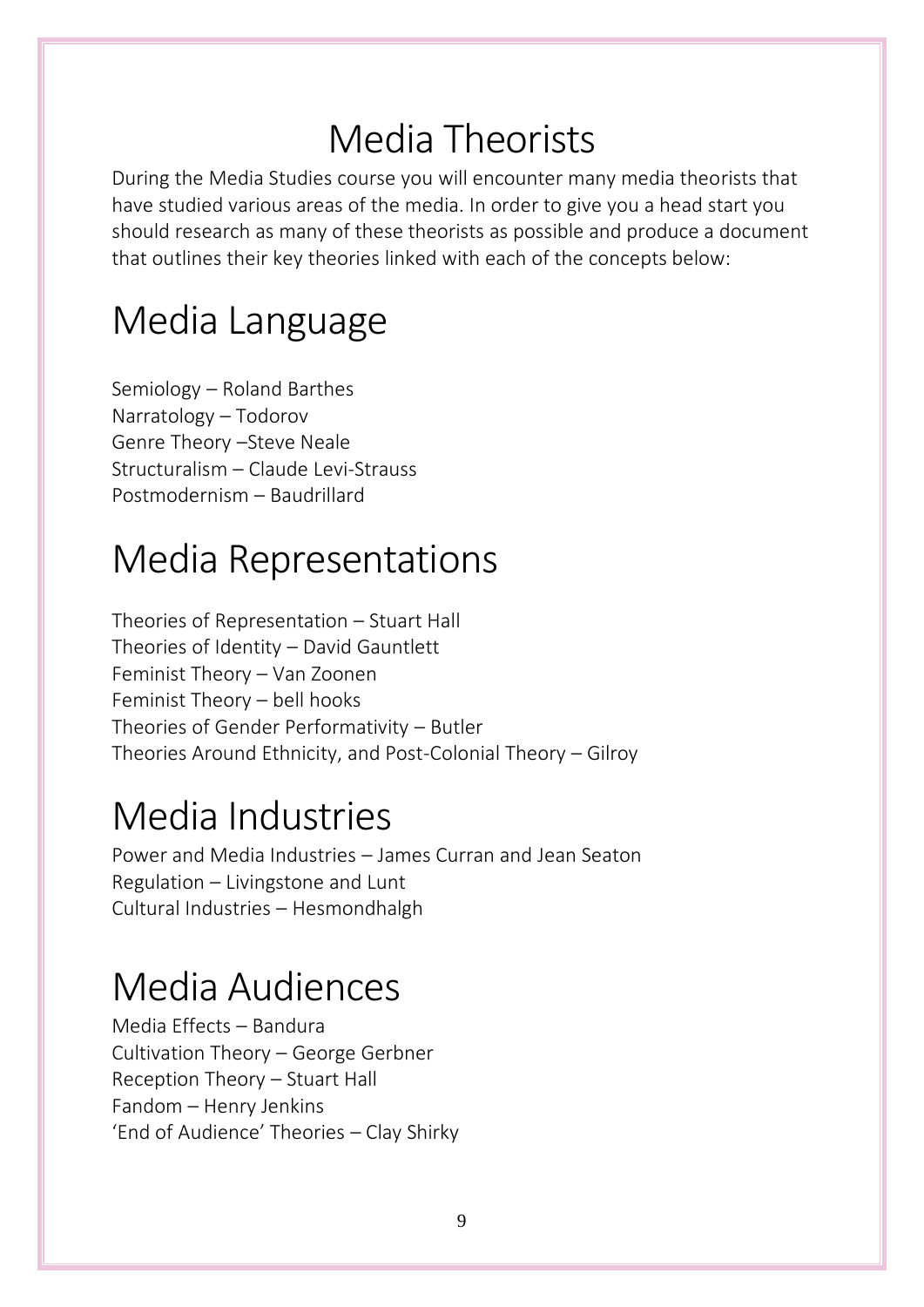# Investigating Technical Codes

Below is a list of key technical terms that will support you within your Media Studies course. To help you prepare for the course you should begin by researching and writing your own definition of the key terms below. You could also include the effect of the technical code.

## Camerawork and photography create meaning and communicate messages through:

| Framing                  |          |  |
|--------------------------|----------|--|
| Medium shot              |          |  |
| Close-up                 |          |  |
| Long shot                |          |  |
| Medium close-up          |          |  |
| Extreme close-up         |          |  |
| Medium long shot         |          |  |
| Establishing shot        |          |  |
| Overhead                 |          |  |
| Point of view (POV)      |          |  |
| Two-shot                 |          |  |
| Over shoulder shot       |          |  |
| Angles                   |          |  |
| High angle               |          |  |
| Low angle                |          |  |
| Canted angle (Dutch)     |          |  |
|                          | Movement |  |
| Static                   |          |  |
| Pan                      |          |  |
| Whip pan                 |          |  |
| Tilt                     |          |  |
| Track                    |          |  |
| Dolly                    |          |  |
| Crane                    |          |  |
| Hand-held (Steadicam®)   |          |  |
| Zoom                     |          |  |
| Aerial                   |          |  |
| Composition              |          |  |
| Aspect ratio             |          |  |
| Rule of thirds           |          |  |
| Depth of field           |          |  |
| (deep and shallow focus) |          |  |
| Focus pulls              |          |  |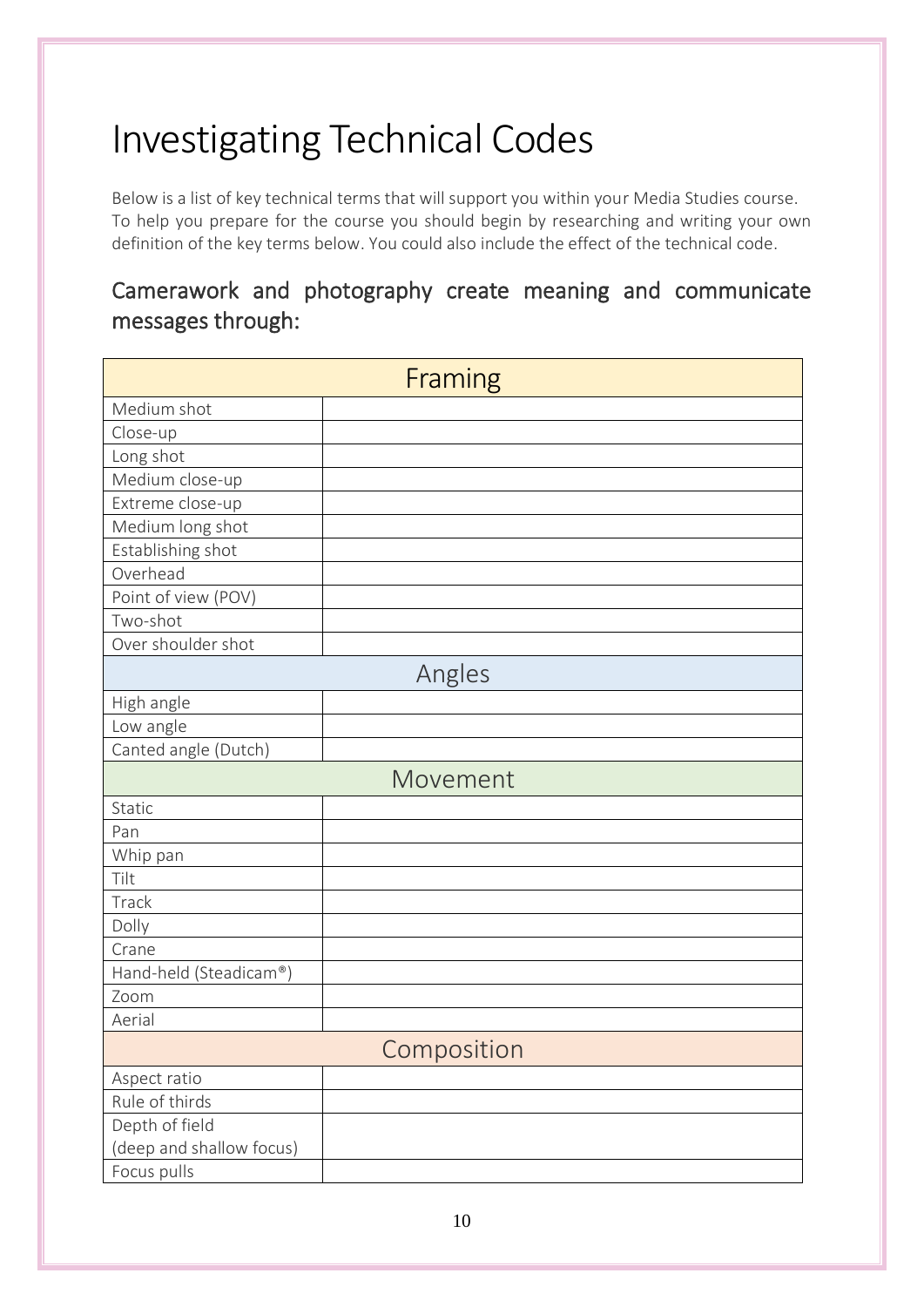| Colour                |  |  |
|-----------------------|--|--|
| Warm                  |  |  |
| Cold                  |  |  |
| Black and white       |  |  |
| Monochromatic palette |  |  |
| Exposure              |  |  |
| Filters               |  |  |
| Colour Hue            |  |  |
| <b>Visual Effects</b> |  |  |
| Green/blue screen     |  |  |
| Computer-generated    |  |  |
| imagery (CGI)         |  |  |
| Slow motion           |  |  |
| Fast motion           |  |  |
| Freeze frame          |  |  |

## Lighting is used to create meaning and communicates messages through:

| Direction and Shadows |  |  |  |
|-----------------------|--|--|--|
| Overhead lighting     |  |  |  |
| Under lighting        |  |  |  |
| Side lighting         |  |  |  |
| Colour                |  |  |  |
| Warm                  |  |  |  |
| Cold                  |  |  |  |
| Natural               |  |  |  |
| Quality               |  |  |  |
| Hard lighting         |  |  |  |
| Soft lighting         |  |  |  |
| High key              |  |  |  |
| Low key               |  |  |  |

## Editing techniques create meaning and communicate messages through:

| Narrative sequencing   |  |  |
|------------------------|--|--|
| Continuity editing     |  |  |
| Non-continuity editing |  |  |
| 180 degree rule        |  |  |
| Cutaways               |  |  |
| Shot/reverse shot      |  |  |
| Eyeline match          |  |  |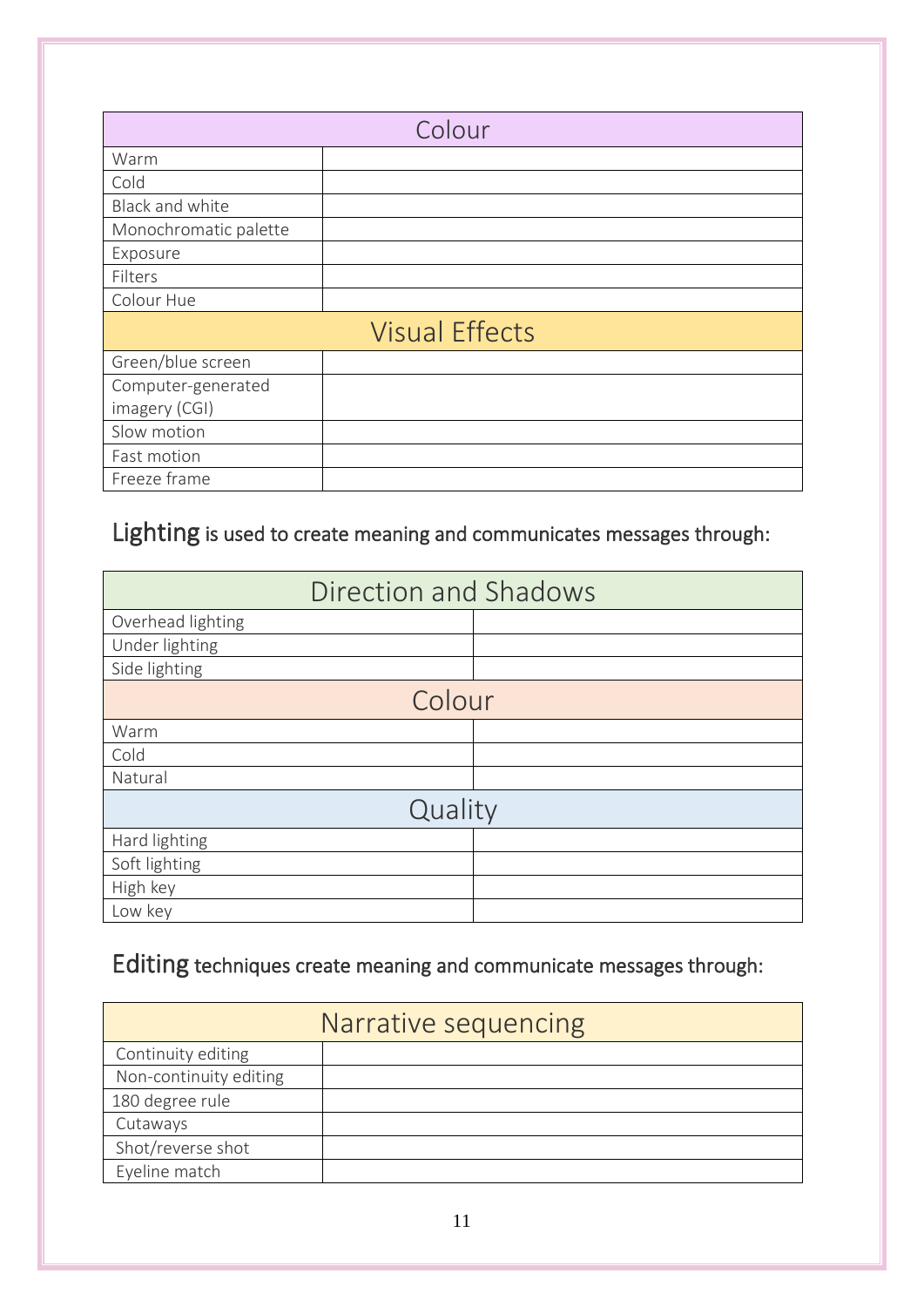| Action match              |  |  |
|---------------------------|--|--|
| Cross-cutting             |  |  |
| Flashback or flashforward |  |  |
| Intercutting              |  |  |
| Parallel editing          |  |  |
| Elliptical editing        |  |  |
| Montage                   |  |  |
| Transitions               |  |  |
| Continuity cuts           |  |  |
| Jump cuts                 |  |  |
| Fade in and fade out      |  |  |
| Wipe                      |  |  |
| Dissolve                  |  |  |

## Sound creates meaning and communicates messages through:

| Diegetic sound       |  |  |
|----------------------|--|--|
| Non-diegetic sound   |  |  |
| Ambient sound        |  |  |
| Synchronous sound    |  |  |
| Asynchronous sound   |  |  |
| Foley sound          |  |  |
| Sound bridges        |  |  |
| <b>Music</b>         |  |  |
| Soundtrack           |  |  |
| Score                |  |  |
| Incidental music     |  |  |
| Theme music          |  |  |
| Sound/musical motifs |  |  |
| Dialogue             |  |  |
| Voice-over           |  |  |
| Mode of address      |  |  |
| Direct address       |  |  |
| Accent               |  |  |